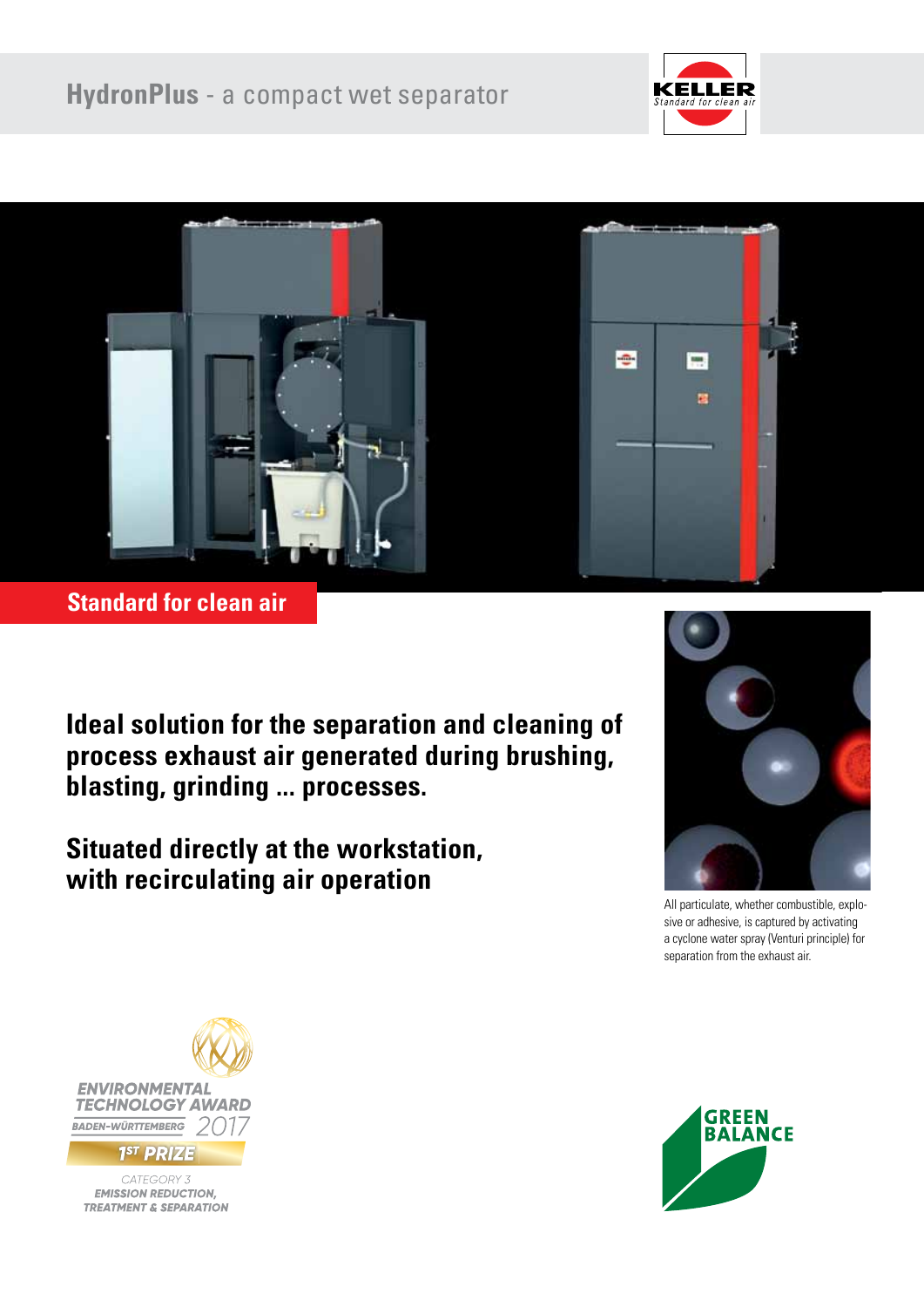# **The versatile, compact wet separator**

**Extraction of process emissions** Air quality in the workplace plays an important role in the work performance of participating employees. Utilizing purified air is also preferable for reduced energy usage. Energy cost savings for heating or cooling the air can reach up to 2,000 Euros. The set dust

limit values can be reliably maintained because of the fully automated controls. Due to its design, the HydronPlus is not subject to the design guidelines set out in the 42nd BImschV.

**Wet separation is a proven solution for any unknown mix of matter and flying sparks.**

The composition of extracted matter is frequently unknown in the processing of partially completed products. Polishing compounds or similar content may be involved. However, knowledge of the particulate content is generally unimportant for the extraction of process exhaust air when using a wet separator.

The extraction and separation of explosive dust as well as direct flying sparks has also been simplified.

Therefore, HydronPlus offers a versatile trouble-free package for numerous manual and automatic processes.





HydronPlus has a smooth housing and minimal space requirements (Width 1250, Depth 946, Height 2430, in mm).

- Dirty air inlet (air loaded with process particulate)
- 2 Spraying zone
- (3) Demister
- Drain into process water tank
- Extraction of largely cleaned air
- Secondary filtration using dry filters
- (7) Clean air chamber
- Air discharged as clean air
- Flange connection to air intake

A radial fan with a frequency converter generate the required airflow and pressure differential (automatically controlled)

Secondary filter stage for clean air recirculation (prevents the accumulation of deposits)

Level sensor

Process water tank



An optional UV-light prevents the propagation of hazardous bacterial growth. Recommended for prolonged use of process water.

**Air can be recirculated following secondary filtration with dry filters**

# **Self-regulating automatic operation**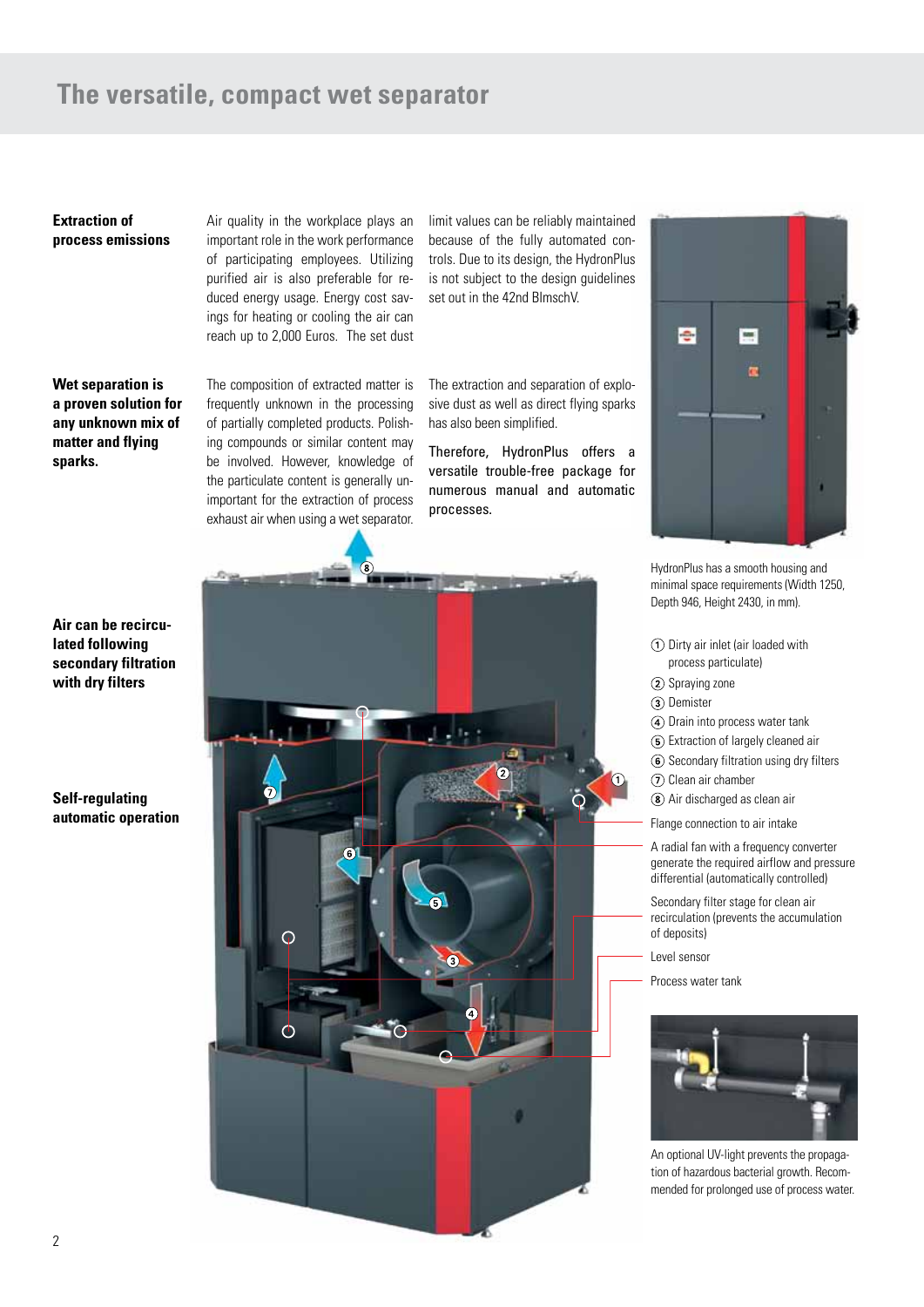# **Wet and dry separation as a single operating unit**



### **Brief description of functions**



Cross sectional view: A dense water mist is created in the spraying zone



Cross sectional view: Demister and immersion nozzle for discharging process water into the process water tank.

# **Creating a water mist curtain for wet separation**

The inflow of dirty air loaded with foreign matter is accelerated through a narrowing in the suction channel. The process water, supplied by a pump, is atomized by a cyclone effect into a water mist spray (using the Venturi principle).

Foreign matter is absorbed into the water droplets and any glowing particles are extinguished in the spraying zone.

### **Separation of particulate and circulation of process water**

The combined extracted air and polluted process water droplets flow down to the demister at a slant and are collected with centrifugal force. The polluted water cyclone flows against the demister wall and is discharged into the process water tank for sedimentation. The process water is then recycled until the accumulated sediments require disposal.

# **Secondary filtration is performed using a dry filter**

The particularly efficient separation by this wet separator design ensures the downstream installation of a dry filter stage, allowing the recirculation of cleaned air back into the workplace.



Diagram: The water spray collects foreign matter, and glowing particles are extinguished



Easy discharge of contaminated process water



Cross section view: Airflow entering and exiting the secondary filter stage  $\circled{1}$ 

#### **Versatile and flexible**

**... up to four air intakes**



Keller work table and brushing machine at HydronPlus



HydronPlus is ideal for individual processing machines